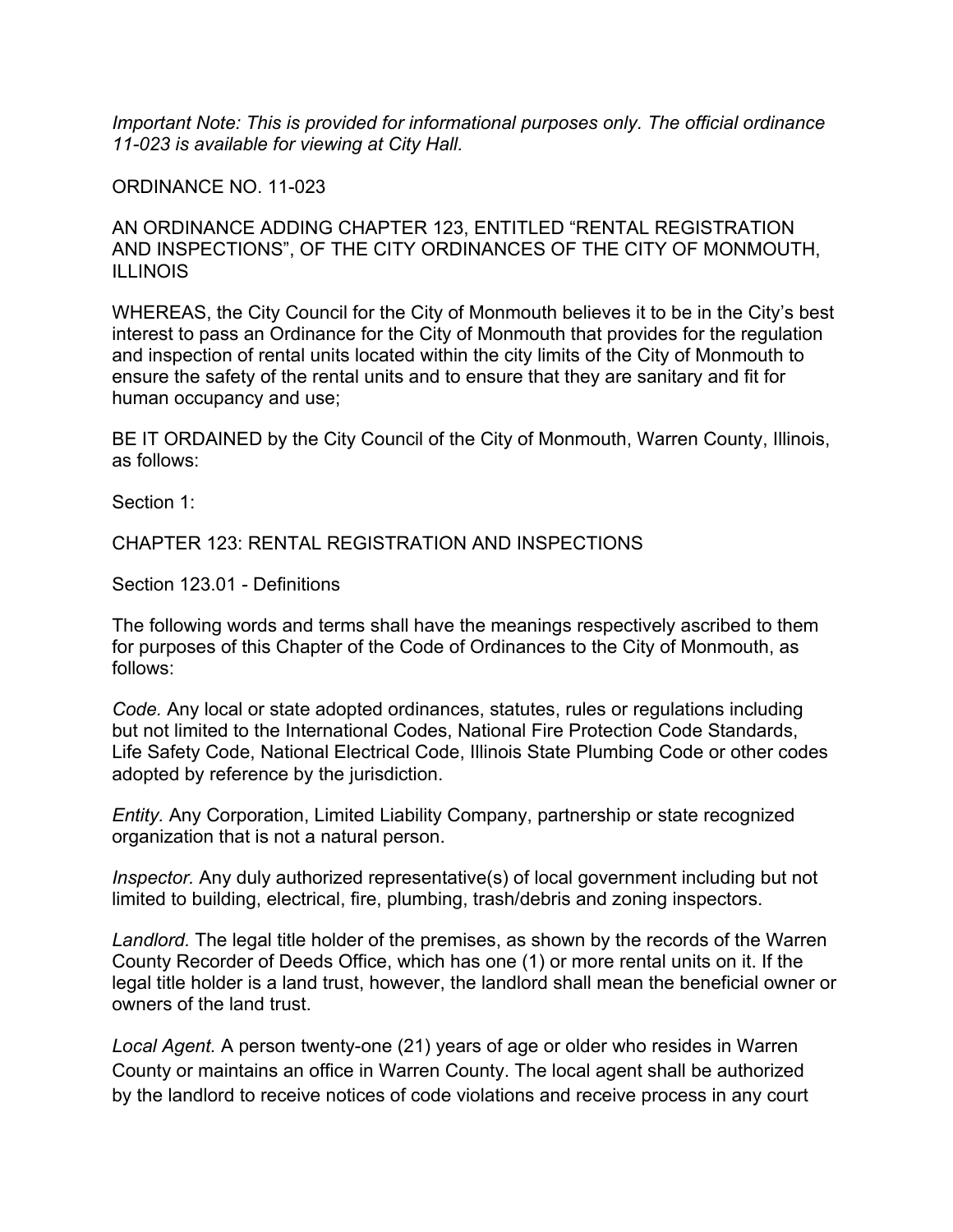proceedings or administrative enforcement proceeding on behalf of the landlord in connection with the enforcement of this Chapter to the Code of Ordinance for the City of Monmouth.

*Occupant Load.* The number of permanent residents allowed to occupy a rental unit. The occupant load is calculated by dividing the gross square footage of the rental space by 200 to determine the occupant load of the rental unit. (This calculation is based on the State of Illinois adopted Life Safety Code 2000 edition, Section 7.3.1.2, Occupant Load Factor for hotels, dormitories, apartment buildings and board and care facilities.)

*Permanent resident.* Any person who occupies, or has the right to occupy, any rental unit for at least thirty (30) consecutive days.

*Person.* A natural person.

*Premises.* A tract of land on which one (1) or more rental units is located.

*Rental Unit.* Each unit providing complete independent living facilities for one (1) or more permanent residents, other than the owner, which has provisions for sleeping, eating, cooking and sanitation.

*Tenant.* The person, or persons, occupying a rental unit who is not a legal title holder of the premises.

*Zoning Office.* Shall include any city employee who works in the Zoning Department as defined by the City of Monmouth Code of Ordinance including the Director of Community Development.

Section 123.02 - Registration of landlords and rental properties

(A)A landlord shall file a registration statement with the Zoning Office for each premises upon which a rental unit (or units) exists, notwithstanding whether the rental unit is occupied or vacant. The registration statement shall be prima facie evidence that the information in the statement is true. The City of Monmouth shall provide a form registration statement to be completed by the landlord. The registration statement, at a minimum shall include:

(1)The landlord's name, business address and telephone number. If the landlord is a partnership or corporation, the statement shall provide the name, business address and telephone number for all partners or officers. Further, if the landlord is a corporation, the statement shall include the name, business address and telephone number of the registered agent for the corporation.

(2)The name, business address and telephone number of the landlord's local agent for the purpose of managing, controlling, or collecting rent and the landlord's local agent as provided in subsection 123.02 (B) of this section.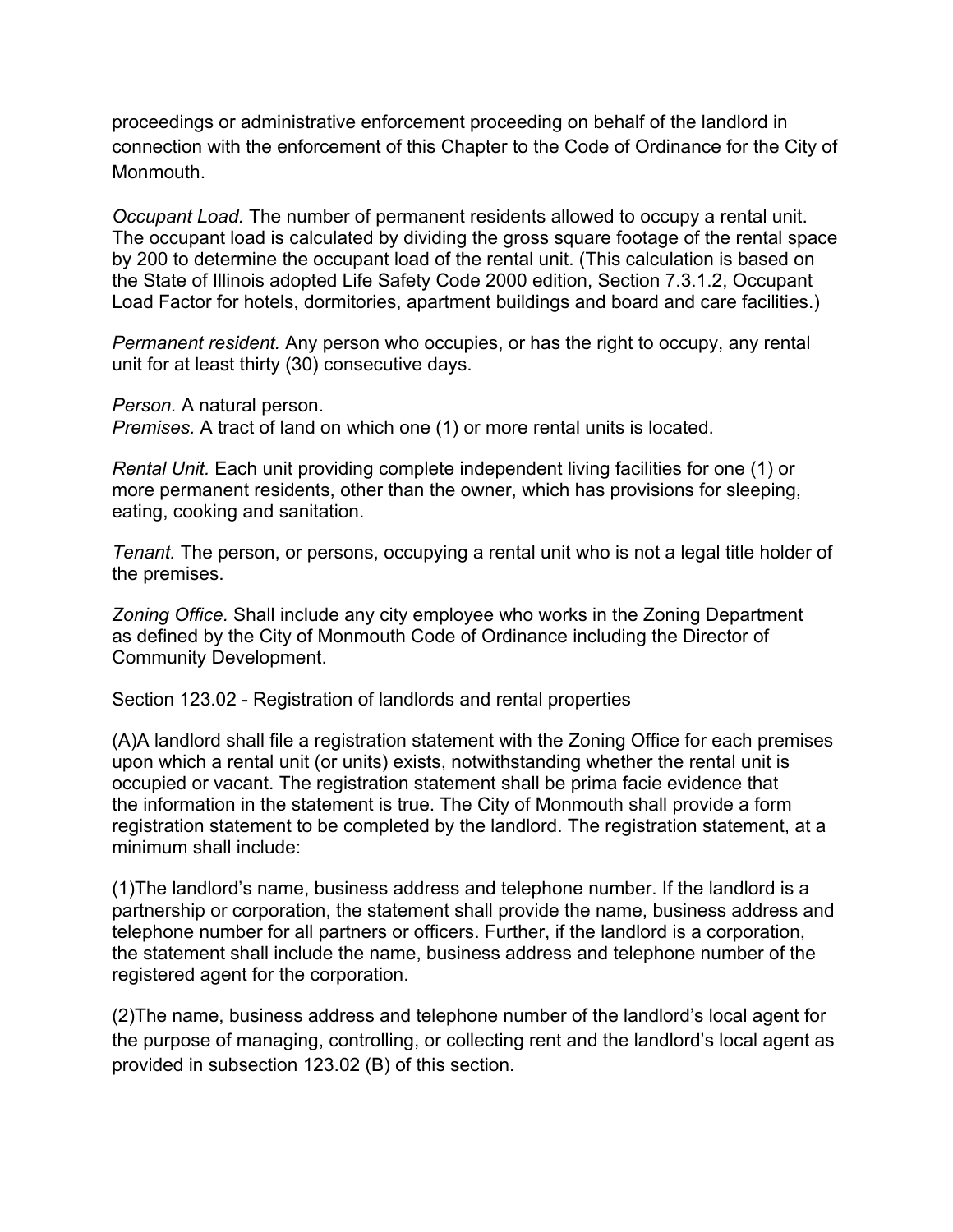(3)The name, business address and telephone number of each lending institution, or party holding a mortgage on the premises.

(4)The street address and property tax index number of the premises, the number of rental units and the date on which the rental units were built.

(5)The approximate square footage of each rental unit to determine the occupant load.

For the purpose of this section, a post office box is not sufficient as an address.

(B) Each landlord shall have a local agent. The local agent shall be authorized by the landlord to receive notices of code violations and receive process in any court proceeding or administrative enforcement proceeding on behalf of such landlord in connection with the enforcement of this code. The local agent must maintain an office in Warren County, Illinois, or must actually reside in Warren County, Illinois. The agent must be a person twenty-one (21) years or older. A landlord who is a natural person, however, and who meets the requirements of this subsection as to location of residence or office, may designate himself as the local agent.

Section 123.03 - Time of Registration and Registration Fees

(A)The registration statement must be filed annually with the Zoning Office on or before December 31st for the subsequent calendar year rental registration (i.e. December 31, 2012 for the calendar year 2013). Upon registration and payment of any applicable fee, the zoning administrator, or the administrator's designee, shall issue a certificate of registration receipt, which shall certify that the landlord has registered the premises.

(1)Initial registration for this program shall be from November 1, 2011 until December 31, 2011. There will be no fees (for 2012) for properties registered during this time period. Properties registered after the initial registration period shall be required to pay the indicated registration fee (see below).

(2)Starting in January, 2012, there shall exist an open registration period from October 1st through October 31st of each year for filing the requisite registration statement as set forth in Section 123.02(A) herein for the subsequent calendar year (i.e. by October 31, 2012 for the calendar year 2013). Properties registered after the open registration period and on or before December 31st of the same year, shall be required to pay the indicated registration fee for the year (see below).

(3)Any person or entity who makes a registration application on or after January 1st of each year shall be in violation of this Chapter and be subject to the

Penalties as set forth in Section 123.12, below. In addition the person or

entity shall be required to pay the indicated registration fee (see below). (4)The landlord shall notify the Zoning Office within ten (10) days of any change in the registration information by completing an amended registration statement. There is no additional fee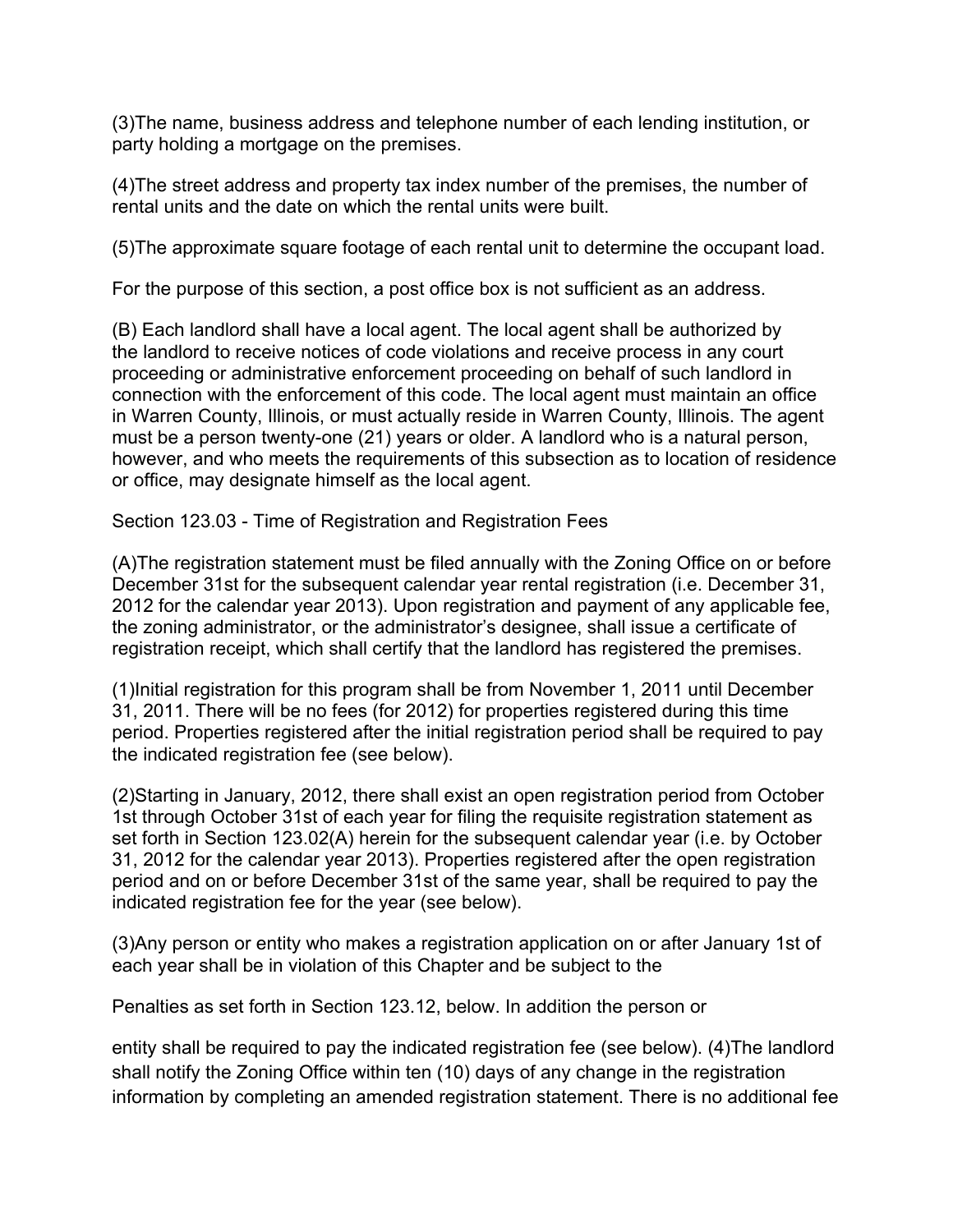for filing an amended registration statement.

(5)It shall be the duty of any subsequent landlord of the premises to register it as required under this article within ten (10) business days after the transfer of ownership. There is no fee if registered within the ten (10) day period after the transfer of ownership.

(6)A new rental property may register within ten (10) business days after transfer of ownership without fee.

(7)Annual registration fees (after the open registration period) shall be: \$25.00 for single family dwelling containing one (1) rental unit, \$35.00 for dwellings containing two (2) five (5) rental units, \$45.00 for dwellings containing five (5) or more units. For apartment complexes each separate building will be assessed a registration fee as outlined above (i.e. one (1) building containing five (5) rental units will cost \$45.00). For mobile home parks, a single trailer is considered one (1) rental unit and the entire contiguous park is considered one dwelling (i.e. a mobile home park containing nine (9) separate mobile homes will cost \$45.00).

(8)Failure to register after January 1st of any given year, or within ten (10) business day after transfer of ownership, a rental property, shall be in violation of this Chapter and be subject to the Penalties as set forth in Section 123.12, below.

(9)It is a violation of this article for a person, or other entity to submit, or cause to be submitted, false information on any registration form.

Section 123.04 - Minimum standards

(A) All rental units must meet certain minimum living standards for the health, safety and protection of the tenants. All rental units are hereby required to meet the International Codes (including, but not limited to the Building and Fire Codes) adopted by the City of Monmouth, Illinois, now or in the future, the National Fire Prevention Code Standards, the State of Illinois adopted Life Safety Code, the local and state adopted electrical, plumbing, smoke and carbon monoxide detector codes, the City of Monmouth, Illinois codes related to buildings and all local and state rules regulating electrical, plumbing and other work on non-owner occupied properties. A copy of the codes and standards shall be on file with the City Clerk. Inspections shall be made by using a standard inspection form. A copy of said inspection form, which may be changed from time to time, is on file in City Clerk's office. Any landlord, or person, owning a rental unit which does not meet the code and standards referred to above is in violation of this article.

(B) Occupancy limitations for each rental unit shall be in compliance with the Occupant Load as defined by this Chapter 123 of the Code of Ordinances to the City of Monmouth as adopted by the City of Monmouth, and any persons or entities failure to comply with such Occupancy limitations shall be a violation of this Chapter and subject that person or entity to the Penalties as set forth in Section 123.12, below.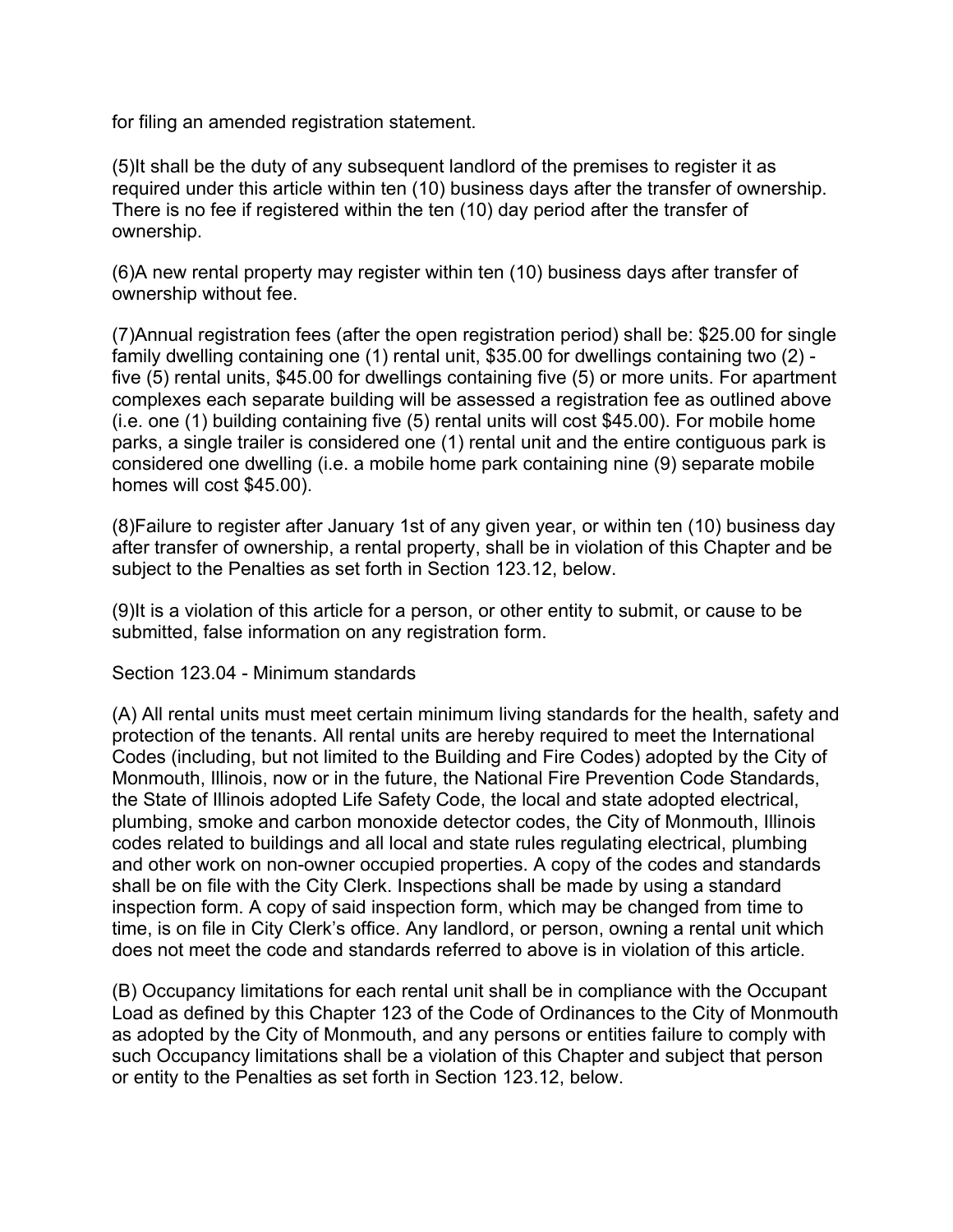Section 123.05 - Inspection of Premises

(A)Commencing after January 1, 2012, every rental unit which is rented, or offered for rent, to permanent residents shall be inspected at least one time every three (3) years for compliance with this article and all other applicable laws.

(B)The provisions of this section do not apply to:

(1)Owner occupied single-family dwellings.

(2)Dwellings, buildings or structures owned and operated by a nursing home

facility properly licensed by the State of Illinois.

(3)Dwellings, buildings or structures licensed and inspected by the state or federal

government or local government agency, provided that the inspection is based upon criteria at least as strict as required hereunder and further provided that a copy of the inspection report is filed with the City Clerk.

(4)Hotels, motels, bed and breakfast establishments and similar facilities that do not rent to permanent residents.

(5)Dormitory housing that does not provide independent cooking operations in each living unit.

(6)Single Family vacant dwellings.

Section 123.06 – Notice of Inspections

(A) The inspection of rental units shall either be by consent or pursuant to an administrative warrant. If the appropriate consent has not been given to enter or inspect a rental unit, no entry or inspection shall be made without the procurement of a warrant from a court of competent jurisdiction. The court may consider any of the following factors, along with such other matters that it deems relevant, in its decision as to whether a warrant shall be issued:

(1)Eyewitness account of violation. (2)Citizen complaints.

(3)Tenant complaints.

(4)Plain view violations.

(5)Violations apparent from city records.

(6)Property deterioration.

(7)Age of property.

(8)Nature of alleged violation.

(9)Conditions of similar properties in the area.

(B) If a complaint is received regarding a rental unit, however, the city may inspect the premises even though it may, or may not, have already been inspected.

Section 123.07 – Inspection Certificate Required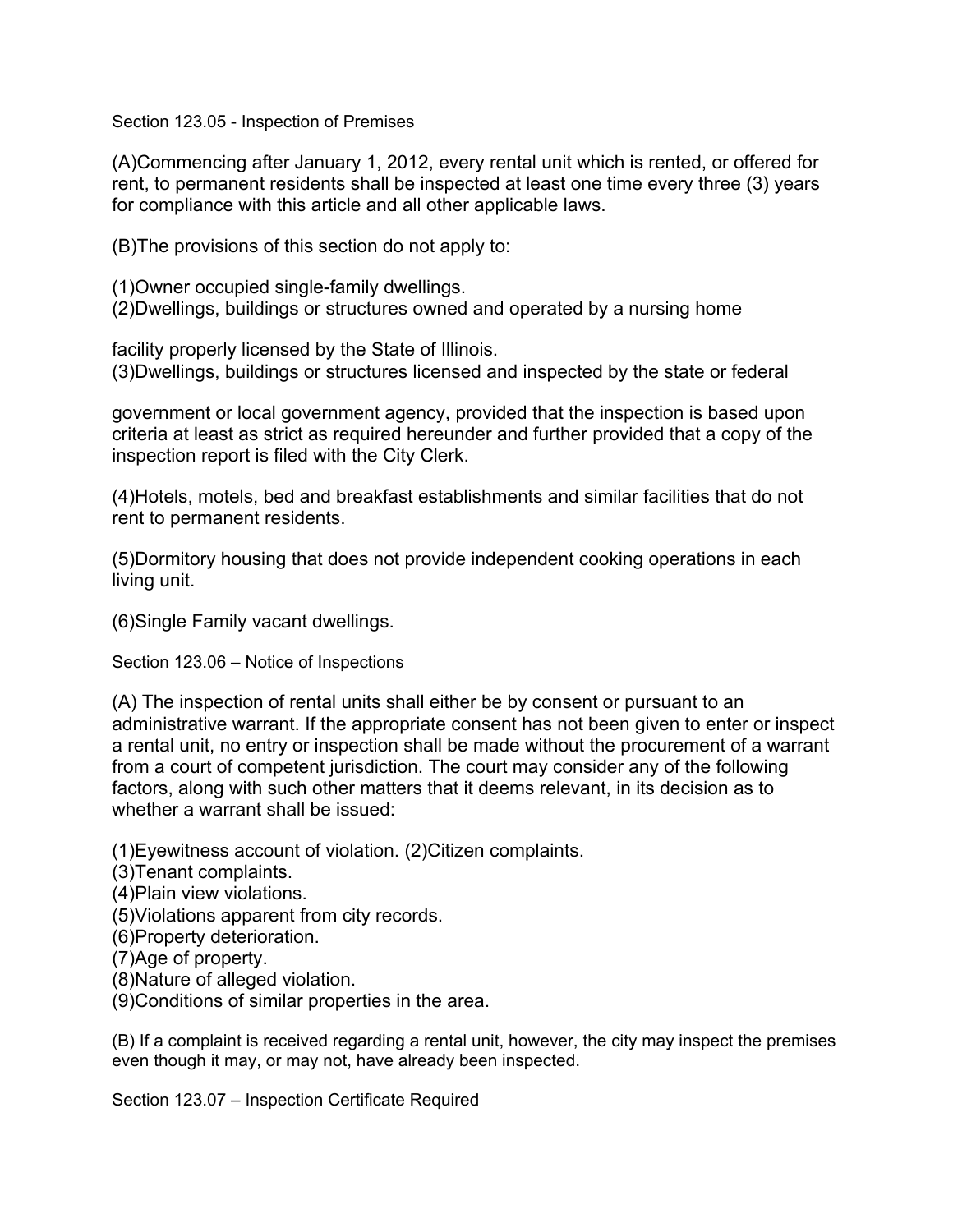No person shall rent, or occupy, a rental unit without first having a valid certificate of inspection for said rental unit. However, proof of registration of the rental unit shall authorize the landlord to rent a rental unit until an inspection is performed.

Section 123.08 – Results of Inspection

(A) The city shall issue a certificate of inspection to a landlord if, after inspection, the rental unit meets applicable law.

(1) If a rental unit is in violation of any applicable law, the city shall mail a written report of said violation to the landlord within twenty-one (21) days of the inspection. The city shall allow the landlord twenty-one (21) days to correct the violations. The report shall state a re-inspection date. A copy of the report will be available at city hall. The landlord's failure to receive a copy of the report does not limit the city's right to enforce these requirements.

(2) The city shall issue a certification of inspection if the violations are corrected. If the violations are not corrected, a certificate of inspection shall not be issued and the city may take whatever action is necessary to enforce compliance with the applicable laws. Section 123.09 – Expiration of Certificate

A certificate of inspection shall expire three (3) years from the date of its issuance. However, if a re-inspection of the premises has not been completed prior to the expiration of the certificate of inspection, the rental unit may continue to be rented until the re-inspection is completed.

Section 123.10 – Transferability of Certificate

A certificate of inspection may be transferred to a succeeding landlord. However, the new landlord's failure to register a premises as required by this article may result in the suspension or revocation of the certificate of inspection.

Section 123.11 – Display of Certificate

A landlord shall produce a current certificate of inspection upon request by a tenant or prospective tenant.

Section 123.12 – Penalties

(A) Any person found to be in violation of this Chapter shall be fined not less than Seventy-Five dollars (\$75.00) nor more than Seven Hundred Fifty dollars (\$750.00) for each day said violation exists, provided, however, the intentional submission of false information on a registration statement, or amended registration statement, filed pursuant to this article shall be a violation punishable by a fine of not less than one hundred fifty dollars (\$150.00) nor more than Seven Hundred Fifty dollars (\$750.00).

(B) In addition to the fine set forth in Section 123.12, the City may request an order